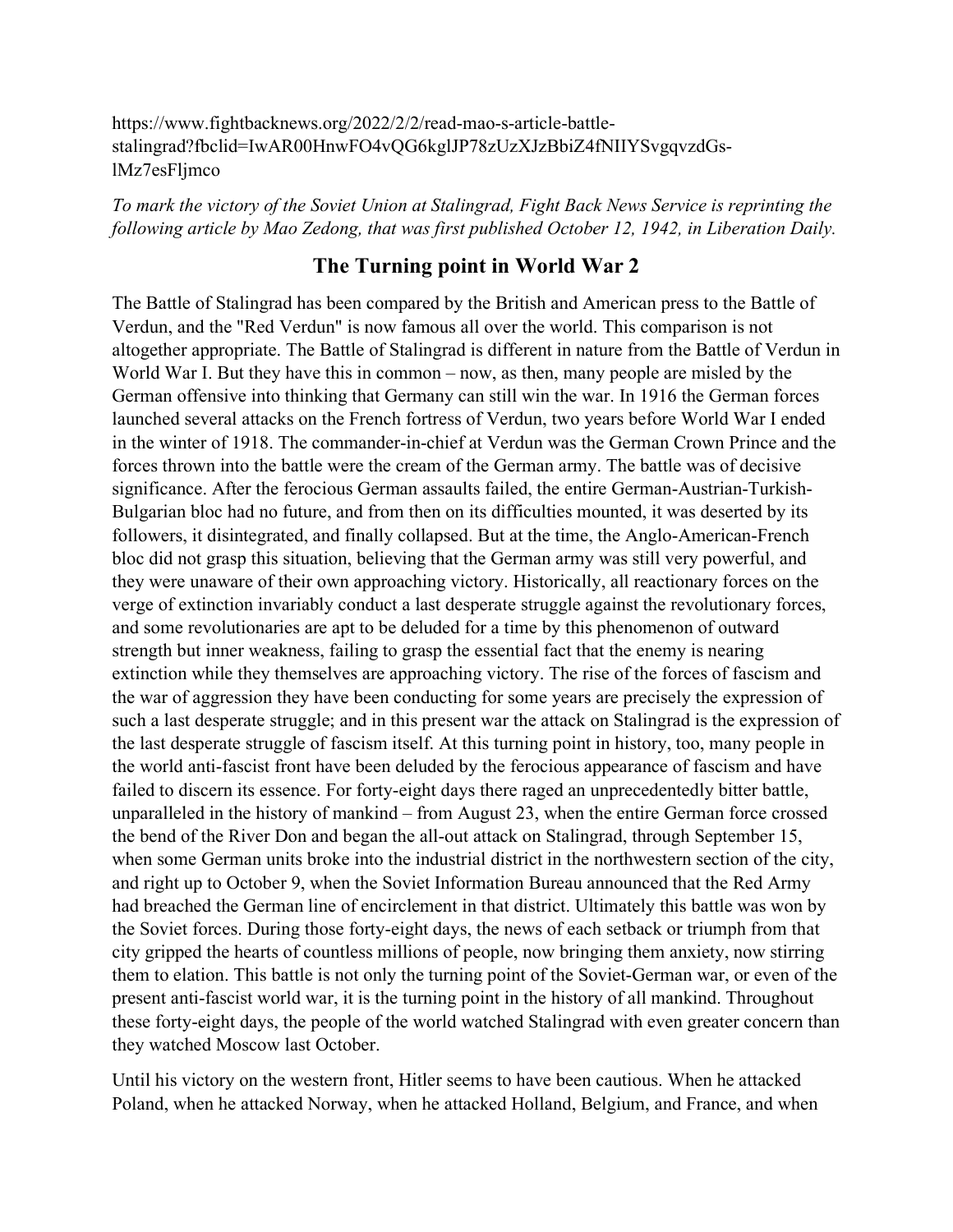he attacked the Balkans, he concentrated all his strength on one objective at a time, not daring to disperse his attention. After his victory on the western front, he became dizzy with success and attempted to defeat the Soviet Union in three months. He launched an offensive against this huge and powerful socialist country along the whole front stretching from Murmansk in the north to the Crimea in the south, and in so doing dispersed his forces. The failure of his Moscow campaign last October marked the end of the first stage of the Soviet-German war, and Hitler's first strategic plan failed. The Red Army halted the German offensive last year and launched a counteroffensive on all fronts in the winter, which constituted the second stage of the Soviet-German war, with Hitler turning to retreat and the defensive. In this period, after dismissing Brauchitsch, his commander-in-chief, and taking over the command himself, he decided to abandon the plan for an all-out offensive, combed Europe for all available forces and prepared a final offensive which, though limited to the southern front, would, he imagined, strike at the vitals of the Soviet Union. Because it was in the nature of a final offensive on which the fate of fascism hung, Hitler concentrated the greatest possible forces and even moved in part of his aircraft and tanks from the North African battle front. With the German attack on Kerch and Sevastopol in May this year, the war entered its third stage. Massing an army of over 1,500,000, which was supported by the bulk of his air and tank forces, Hitler launched an offensive of unprecedented fury on Stalingrad and the Caucasus. He endeavoured to capture these two objectives at great speed for the twofold purpose of cutting the Volga and seizing Baku, intending subsequently to drive against Moscow to the north and break through to the Persian Gulf in the south; at the same time he directed the Japanese fascists to mass their troops in Manchuria in preparation for an attack on Siberia after the fall of Stalingrad. Hitler vainly hoped to weaken the Soviet Union to such an extent that he would be able to release the main forces of the German army from the Soviet theatre of war for dealing with an Anglo-American attack on the western front, and for seizing the resources of the Near East and effecting a junction with the Japanese; at the same time this would allow the main forces of the Japanese to be released from the north and, with their rear secure, to move west against China and south against Britain and the United States. That was how Hitler reckoned on winning victory for the fascist camp. But how did things turn out in this stage? Hitler came up against the Soviet tactics which sealed his fate. The Soviet Union adopted the policy of first luring the enemy in deep and then putting up a stubborn resistance. In five months of fighting the German army has failed either to penetrate to the Caucasian oil-fields or to seize Stalingrad, so that Hitler has been forced to halt his troops before high mountains and outside an impregnable city, unable to advance and unable to retreat, suffering immense losses and getting into an impasse. October is already here and winter is approaching; soon the third stage of the war will end and the fourth stage will begin. Not one of Hitler's strategic plans of attack against the Soviet Union has succeeded. In this period, bearing in mind his failure in the summer of last year when his forces were divided, Hitler concentrated his strength on the southern front. But as he still wanted to achieve the twofold purpose of cutting the Volga in the east and seizing the Caucasus in the south at a single stroke, he again divided his forces. He did not recognize that his strength did not match his ambitions, and he is now doomed – "when the carrying pole is not secured at both ends, the loads slip off". As for the Soviet Union, the more she fights the stronger she grows. Stalin's brilliant strategic direction has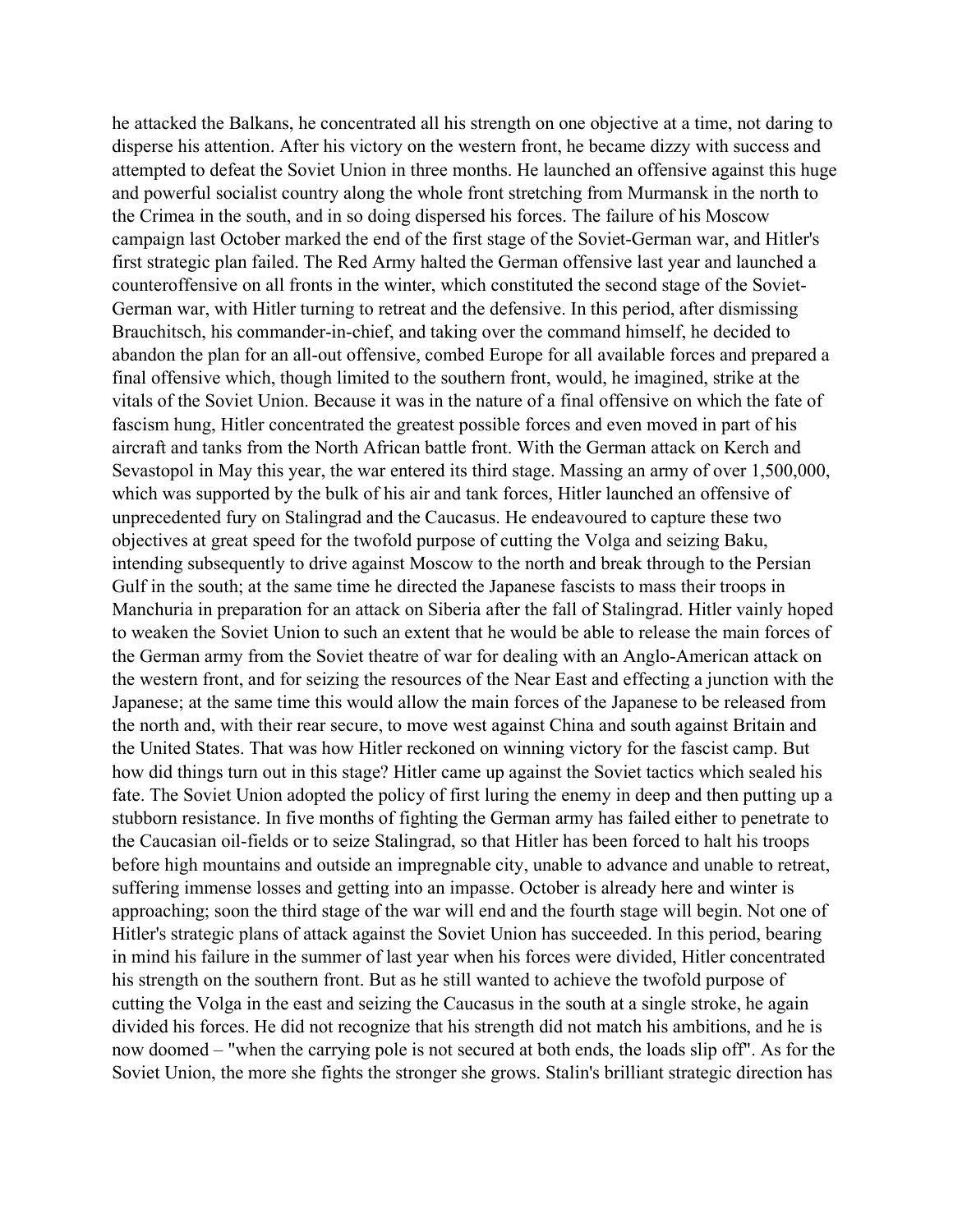completely gained the initiative and is everywhere drawing Hitler towards destruction. The fourth stage of the war, beginning this winter, will mark the approach of Hitler's doom.

Comparing Hitler's position in the first and third stages of the war, we can see that he is on the threshold of final defeat. Both at Stalingrad and in the Caucasus the Red Army has now in fact stopped the German offensive; Hitler is now nearing exhaustion, having failed in his attacks on Stalingrad and the Caucasus. The forces which he managed to assemble throughout the winter, from last December to May of this year, have already been used up. In less than a month winter will set in on the Soviet-German front, and Hitler will have to turn hastily to the defensive. The whole belt west and south of the Don is his most vulnerable area, and the Red Army will go over to the counter-offensive there. This winter, goaded on by the fear of his impending doom, Hitler will once again reorganize his forces. To meet the dangers on both the eastern and western fronts, he may perhaps be able to scrape together the remnants of his forces, equip them and form them into a few new divisions and, in addition, he will turn for help to his three fascist partners, Italy, Rumania and Hungary, and extort some more cannon-fodder from them. However, he will have to face the enormous losses of a winter campaign in the east and be ready to deal with the second front in the west, while Italy, Rumania and Hungary, becoming pessimistic as they see that it is all up with Hitler, will increasingly fall away from him. In short, after October 9 there is only one road open to Hitler, the road to extinction.

The Red Army's defence of Stalingrad in these forty-eight days has a certain similarity to the defence of Moscow last year. That is to say, Hitler's plan for this year has been foiled just as was his plan for last year. The difference, however, is that, although the Soviet people followed up their defence of Moscow with a winter counter-offensive, they had yet to face the summer offensive of the German army this year, partly because Germany and her European accomplices still had some fight left in them and partly because Britain and the United States delayed the opening of the second front. But now, following the battle for the defence of Stalingrad, the situation will be totally different from that of last year. On the one hand, the Soviet Union will launch a second winter counteroffensive on a vast scale, Britain and the United States will no longer be able to delay the opening of the second front (though the exact date cannot yet be foretold), and the people of Europe will be ready to rise up in response. On the other hand, Germany and her European accomplices no longer have the strength to mount large-scale offensives, and Hitler will have no alternative but to change his whole line of policy to the strategic defensive. Once Hitler is compelled to go over to the strategic defensive, the fate of fascism is as good as sealed. From its birth, a fascist state like Hitler's builds its political and military life on taking the offensive, and once its offensive stops its very life stops too. The Battle of Stalingrad will stop the offensive of fascism and is therefore a decisive battle. It is decisive for the whole world war.

There are three powerful foes confronting Hitler, the Soviet Union, Britain and the United States, and the people in the German-occupied territories. On the eastern front stands the Red Army, firm as a rock, whose counter-offensives will continue through the whole of the second winter and beyond; it is this force which will decide the outcome of the whole war and the destiny of mankind. On the western front, even if Britain and the United States continue their policy of